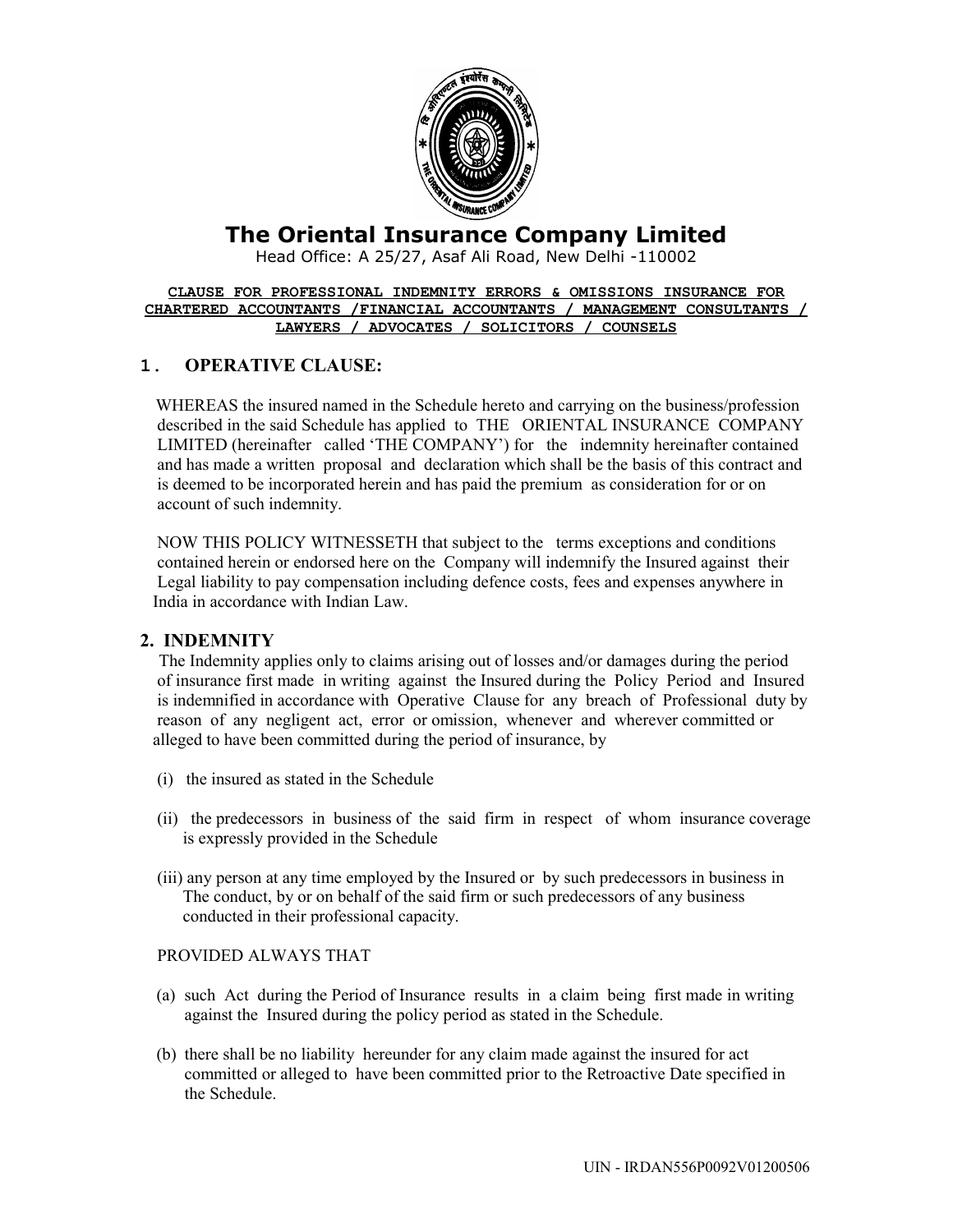#### **For the purpose of determining the Indemnity granted**

- (a) 'Policy Period' means the period commencing from the effective date and hour as shown in the Policy Schedule and terminating at midnight on the expiry date as shown in the Policy Schedule.
- (b) `Period of Insurance' means the period commencing from the retroactive date and terminating on the expiry date as shown in the Policy Schedule.
- (c) `Bodily Injury' means death, injury, illness or disease of or to any person.

#### **3. LIMIT OF INDEMNITY**

 Company's total liability to pay compensation, claimant's costs, fees and defence costs shall not exceed the limit of indemnity stated in the Schedule. Indemnity Limit applies to any one claim or series of claims arising from one originating cause. Indemnity Limit shall represent the total amount of company's liability during the Policy Period.

#### **4. DEFENCE COSTS**

 The Company will pay all costs, fees and expenses incurred with their prior consent in the investigation, defence or settlement of any claim made against the Insured and the costs of representation at any inquest, inquiry or other proceedings in respect of matters which have a direct relevance to any claim made or which might be made against the Insured, provided such claim or claims are the subject of indemnity by the Policy. Such costs, fees and expenses are called `Defence Costs'.

### **5. (a) NOTIFICATION EXTENSION CLAUSE**

 Should the Insured notify the Company during the Policy Period in accordance with General Condition No. 10.1 of any specific event or circumstance which the company accepts may give rise to a claim or claims which form the subject of indemnity by this policy, then the acceptance of such notification means that the Company will deal with such claim or claims as if they had first been made against the Insured during the Policy period. The extension under the Clause will be subject to the maximum time limit laid down under the Indian Limitation Act in force from time to time.

#### **(b) EXTENDED CLAIM REPORTING CLAUSE**

 In the event of non-renewal or cancellation of this Policy either by the Company or by the Insured, the Company will allow a time limit not exceeding 90 days from the date of expiry or cancellation of the policy, provided no insurance is in force during this extended reporting period for the same interest, for notification of claims for accidents which had taken place during the period of insurance but could not be made during the Policy Period, provided however, all claims made during the extended reporting period shall be handled as if they were made on the last day of the expiring policy period and are subject to the limits of indemnity and the terms, conditions and exceptions of the policy.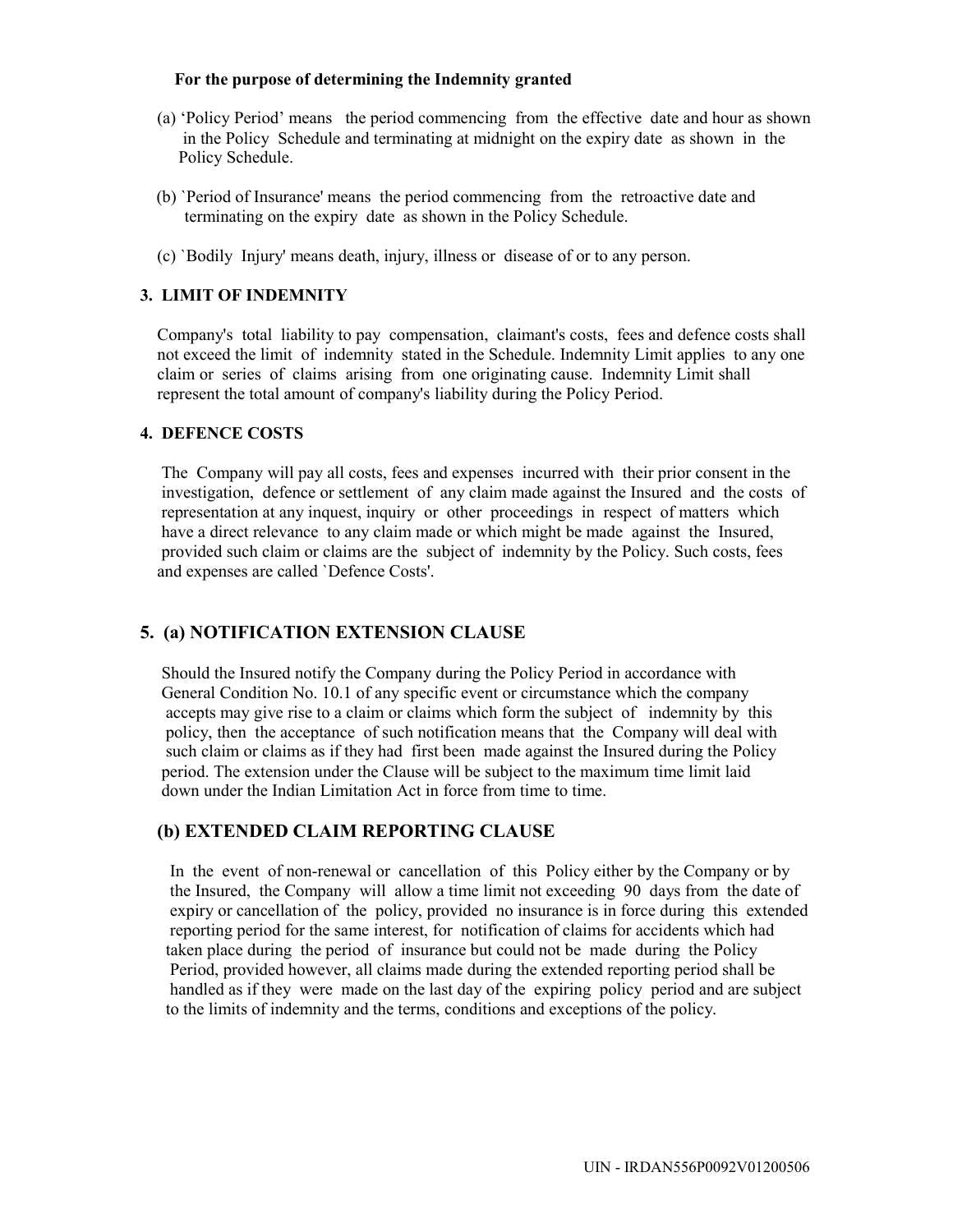### **6. CLAIMS SERIES CLAUSE**

For the purpose of this policy where a series of losses and/or bodily injuries and/or deaths are attributable directly or indirectly to the same cause or error or omission relating to discharge of professional services all such losses and/or bodily injuries and/or death claims shall be added together and all such losses and/or bodily injuries and/or death shall be treated as one claim and such claims shall be deemed to have been made at the point in time when the first of the claims was made in writing. There shall, however, be no coverage for claims made arising from one specific cause which are made later than 3 years after the first claim of the series.

# **7. COMPULSORY EXCESS**

The Insured shall bear for each and every claim a compulsory excess of 0.5% of the limit of Indemnity per Any One Year as shown in the schedule subject to minimum of Rs. 5,000/- and maximum of Rs. 1 lac.

### **8. VOLUNTARY EXCESS**

In the event of the Insured opting the policy shall be subject to a voluntary excess as mentioned in the Schedule. This voluntary excess shall be applicable to each and every claim. The Company's liability shall attach for the claim in excess of such compulsory and voluntary excess.

#### **9. EXCLUSIONS**

This Policy shall not indemnify the Insured against any claim made against them in respect of:

- (a) (i) arising out of all personal injuries such as libel, slander, false arrest, wrongful eviction, wrongful detention, defamation, etc. and mental injury, anguish or shock resulting therefrom.
	- (ii) infringement of plans, copy-right, patent, trade name, trade mark, registered design.
- (b) infringement of patents and copy-rights or arising from the granting of licences by the Insured as a party to the construction project.
- (c) any dishonest, fraudulent criminal or malicious act or omission
- (c) liabilities assumed by the Insured by agreement and which would not have attached in the absence of such agreement.
- (e)loss of any documents/data/information/losses sustained on account of time spent in investigating the cause of damage (including costs for re-projecting in connection with the damage) and claims for losses sustained.
- (f) bodily injury, sickness, disease, death, damage to property or financial loss and/or consequential loss unless arising out of wrongful, faulty or inadequate design or advice.
- (g) liabilities attaching under contract of employment ( Employer's Liability Act)
- (h) the ownership, maintenance, use, occupation, leasing or custody of property mobile and/or immobile by, to or on behalf of the Insured, or brought about by damage to or destruction of property owned by, rented or leased to or in the custody of the Insured.
- (i) deliberate, willful or intentional non-compliance of any Statutory provision.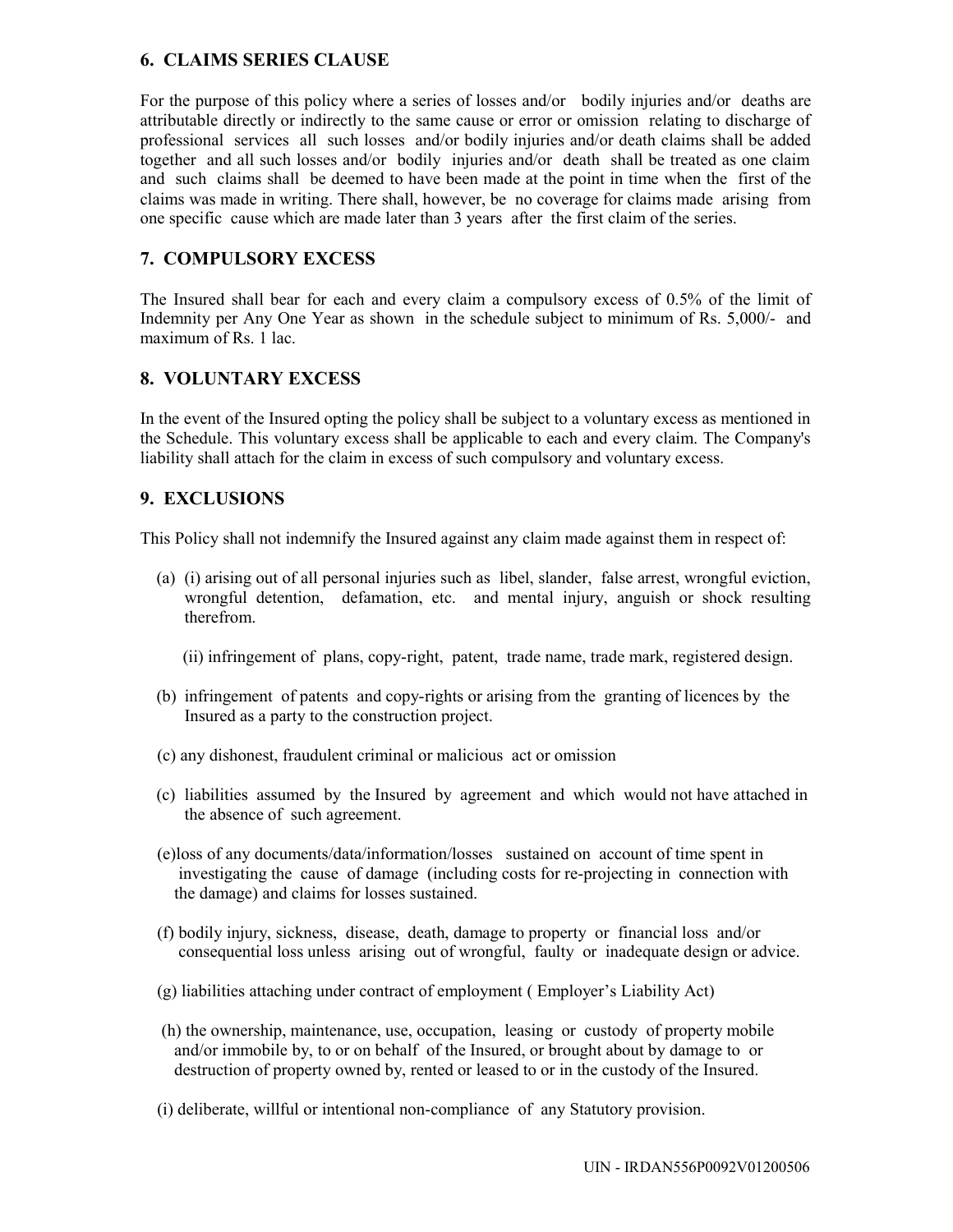- (j) fines, penalties, punitive or exemplary damages or any other damages resulting from the multiplication of compensatory damages.
- (k) any happening through or in consequence of war, invasion, act of foreign enemy, hostilities (whether war be declared or not), civil war, rebellion, revolution, insurrection or military or usurped power.
- (l) losses directly or indirectly caused by or contributed by a) ionising radiations or contamination by radioactivity from any nuclear fuel or from any Nuclear waste from the combustion of nuclear fuel
	- b) the radioactive, toxic, explosive or other hazardous properties of any explosive nuclear assembly or nuclear component thereof.
- (m) Earthquake, earth-tremor, volcanic eruption, flood, storm, tempest, typhoon, hurricane, tornado, cyclone or other similar convulsions of nature and atmospheric disturbance.
- (n) any loss and/or damage and/or injury which has its origin in a neglect, error or omission prior to the Retroactive Date mentioned in the Schedule
- (o) The deliberate non-compliance with technical standard commonly observed in professional practice, laid down by law, or regulated by official bodies
- (p) loss of use and/or loss due to delay
- (q) Ownership and/or conduct of any other business or activities wholly or partly owned/operated or managed except the business described in the Schedule.
- (r) arising from exceeding higher estimates and costs from not adhering to deadlines in completing the construction of project or part thereof and from defective accounts or control of accounts.
- (s) inadequate quantities/qualities or arranging or handling the supply of material
- (t) activities of the Insured as joint venturer or as partner unless such joint venture and/or partnership is described in the Schedule; the liability of the Company being limited to the extent of participation/share in the business so named
- (u) any contract where the Insured acts as a construction contractor whether or not in conjunction with his/their profession as stated in the Schedule
- (v) Liabilities arising out of pollution and/or contamination whatsoever nature.
- (w) claims for losses as a consequence of material or construction damage, such as eg. loss of production of all kinds, loss for inferior performance, poor quality or lower profitability and additional futile expenditure of the principal to reach normal performance, quality or profitability
- (x) claims for damage cause by motor vehicles, sea vessels or aircraft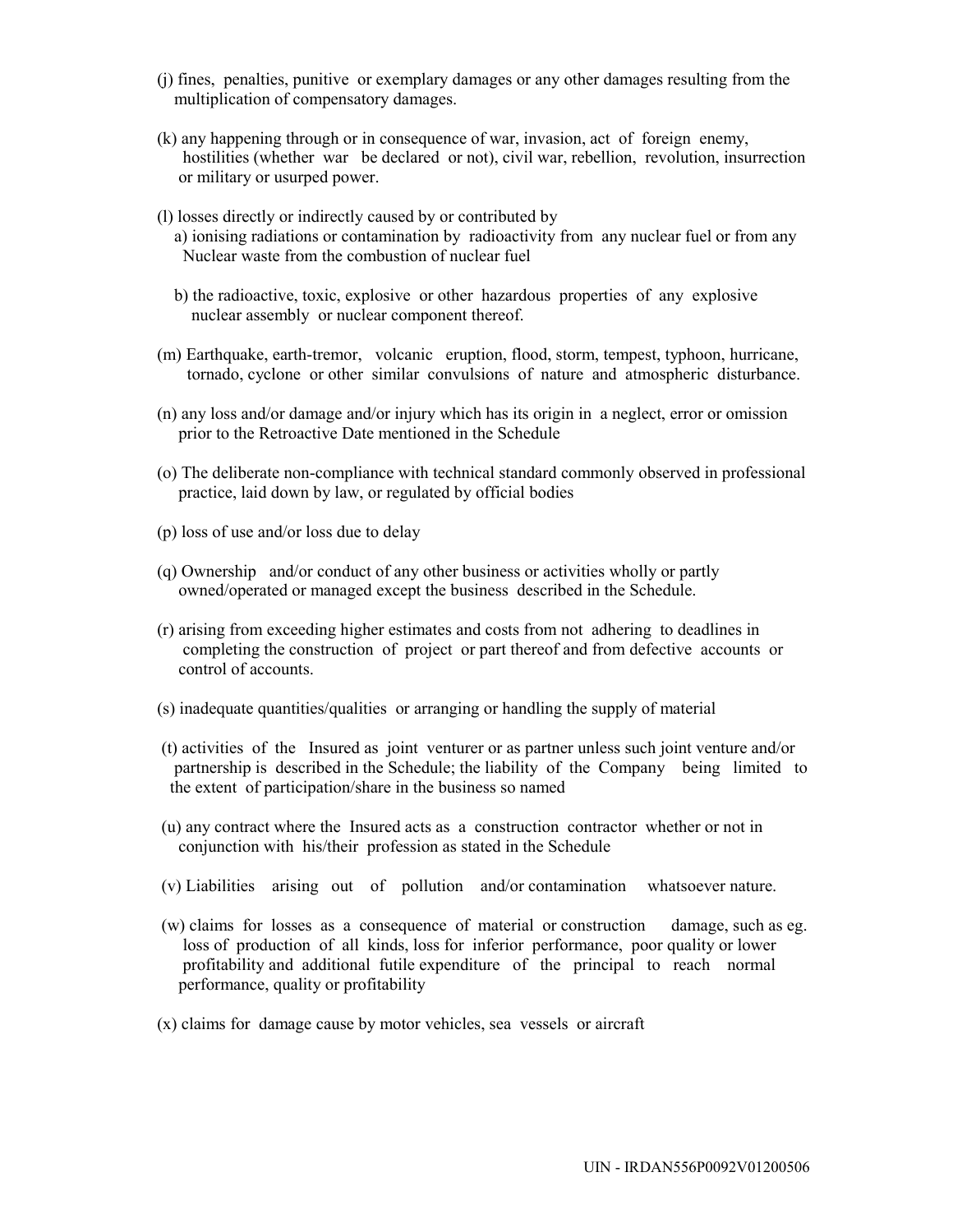# **10. CONDITIONS**

10.1 The Insured shall give written notice to the Company as soon as reasonably practicable of any claims made against the Insured (or any specific event or circumstances that may give rise to a claim being made against the Insured) and which forms the subject of indemnity under this policy and shall give all such additional information as the Company may require. Every claim, writ, summons or process and all documents relating to the event shall be forwarded to the Company immediately they are received by the Insured.

10.2 No admission offer promise or payment shall be made or given by or on behalf of the Insured without the written consent of the Company.

10.3 The Company will have the right but in no case the obligation, to take over and conduct in the name of the insured the defence of any claims and will have the full discretion in the conduct of any proceedings and in the settlement of any claim and having taken over the defence of any claim may relinquish the same. All amounts expended by the Company in the defence, settlement or payment of any claim will reduce the limits of indemnity specified in the Schedule of the Policy.

 In the event that the Company, in its sole discretion chooses to exercise its right pursuant to this condition, no action taken by the company in the exercise of such right will serve to modify or expand in any manner, the company's liability or obligations under this policy beyond what the company's liability or obligations would have been had it not exercised its rights under this condition.

10.4 The Insured shall give all such information and assistance as the Company may reasonably require.

10.5 The Insured shall give notice as soon as reasonably practicable of any fact, event or circumstance which materially changes the information supplied to the Company at the time when this policy was effected and the Company may amend the terms of this policy.

10.6 The Company may at any time pay to the Insured in connection with any claim or series of claims under this policy to which an indemnity limit applies the amount of such limit (after deduction of any sums already paid) or any lesser amount for which such claims can be settled and upon such payment being made the Company shall relinquish the conduct and control of and be under no further liability in connection with such claims.

10.7 The Policy and the Schedule shall be read together as one contract and any word or expression to which a specific meaning had been attached in any part of this policy or the Schedule shall bear such specific meaning wherever it may appear. The terms and exclusions of this policy (and any phrase or word contained therein) shall be interpreted in accordance with the Indian Law.

10.8 If at the time of happening of any event resulting into a liability under this policy, there be any other liability insurance or insurances effected by the Insured or by any other person covering the same liability, then the Company shall not be liable to pay or contribute more than its rateable proportion of such liability.

10.9 This Policy does not cover liability which at the time of happening of any event resulting into such liability, be insured by or would but for the existence of this policy, be insured by, any other policy (but not a liability policy) or policies, except in respect of any excess beyond the amount which could have been payable under such policy/policies had this insurance not been effected.